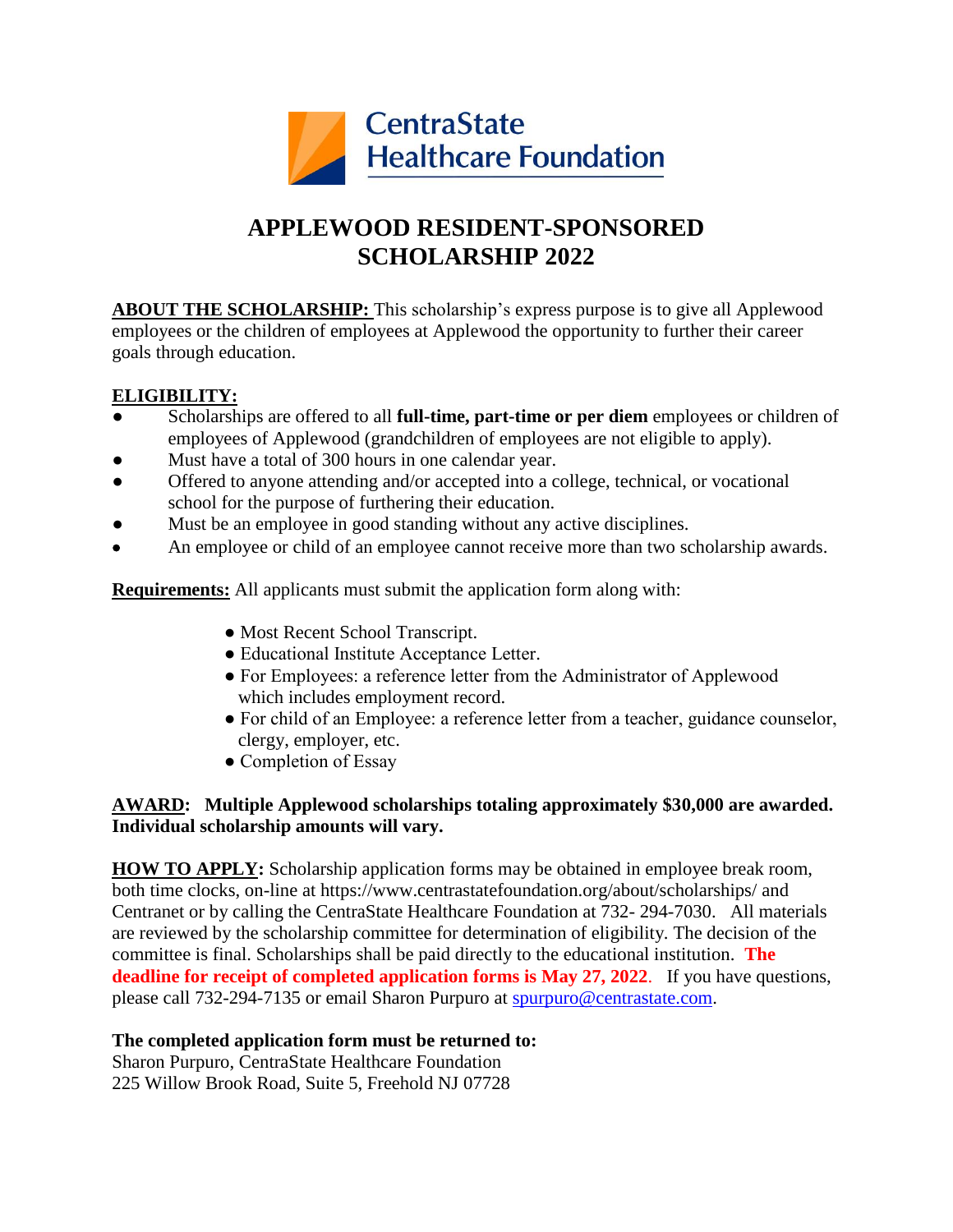

# **Applewood Resident Sponsored**

# **Scholarship 2022**

## **Essay**

Brief Essay on what career path you are pursuing and why.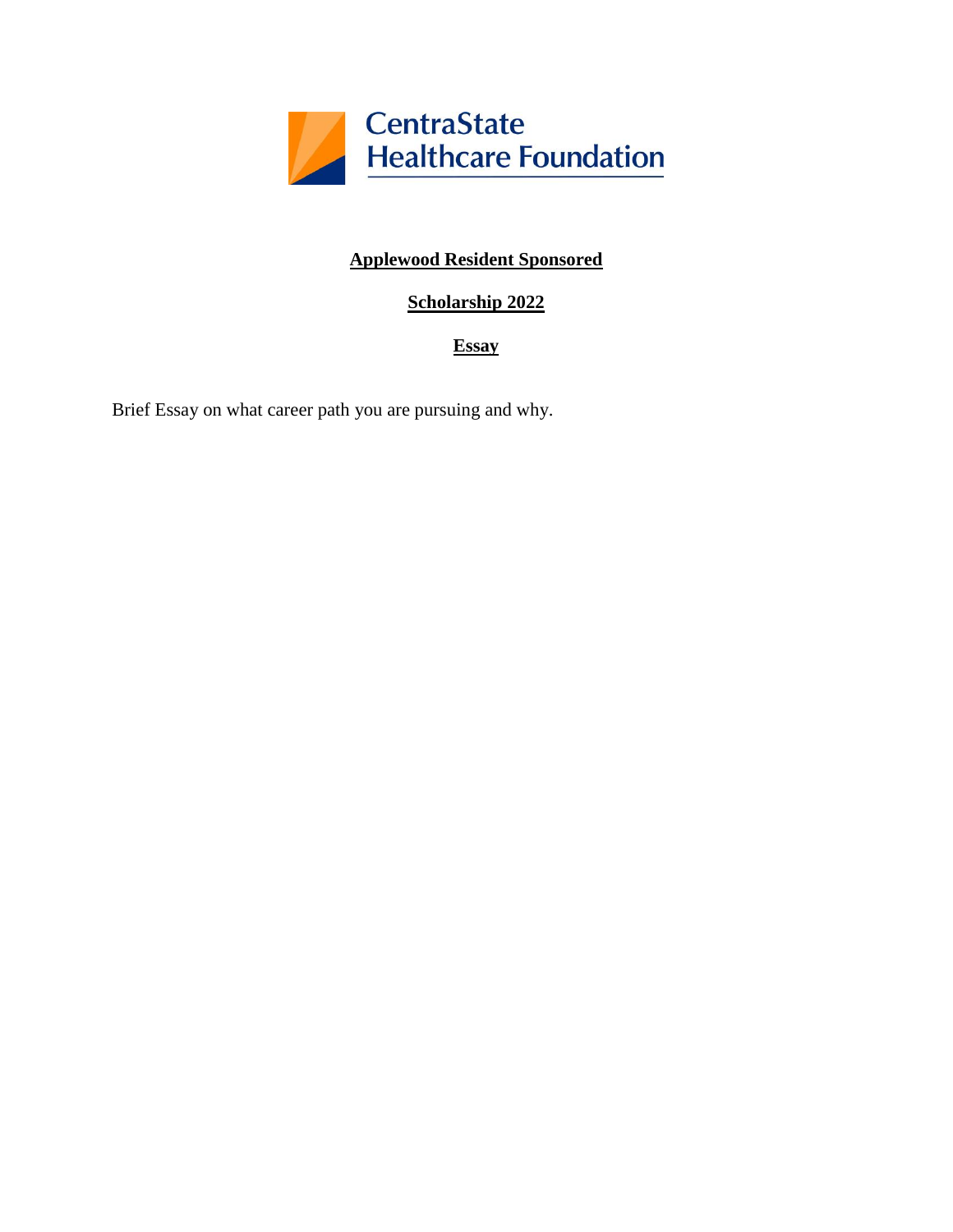# **Applewood Resident Sponsored Scholarship Program**

| وساوست وسأوس وسأوسأ وسأوسأ وسأوسأ وسأوسأ وسأوسأ وسأوسأ<br><b>Requirements:</b> All applicants must submit the application form along with<br>• Most Recent School Transcript.<br>· Educational Institute Acceptance Letter.<br>• For Employees: a reference letter from the Administrator of Applewood,<br>which includes employment record.<br>• For child of an Employee: a reference letter from a teacher, guidance counselor,<br>clergy, employer, etc.<br>• Completion of Essay |  |  |  |
|---------------------------------------------------------------------------------------------------------------------------------------------------------------------------------------------------------------------------------------------------------------------------------------------------------------------------------------------------------------------------------------------------------------------------------------------------------------------------------------|--|--|--|

| Applicant's Signature |  |  |
|-----------------------|--|--|
|                       |  |  |